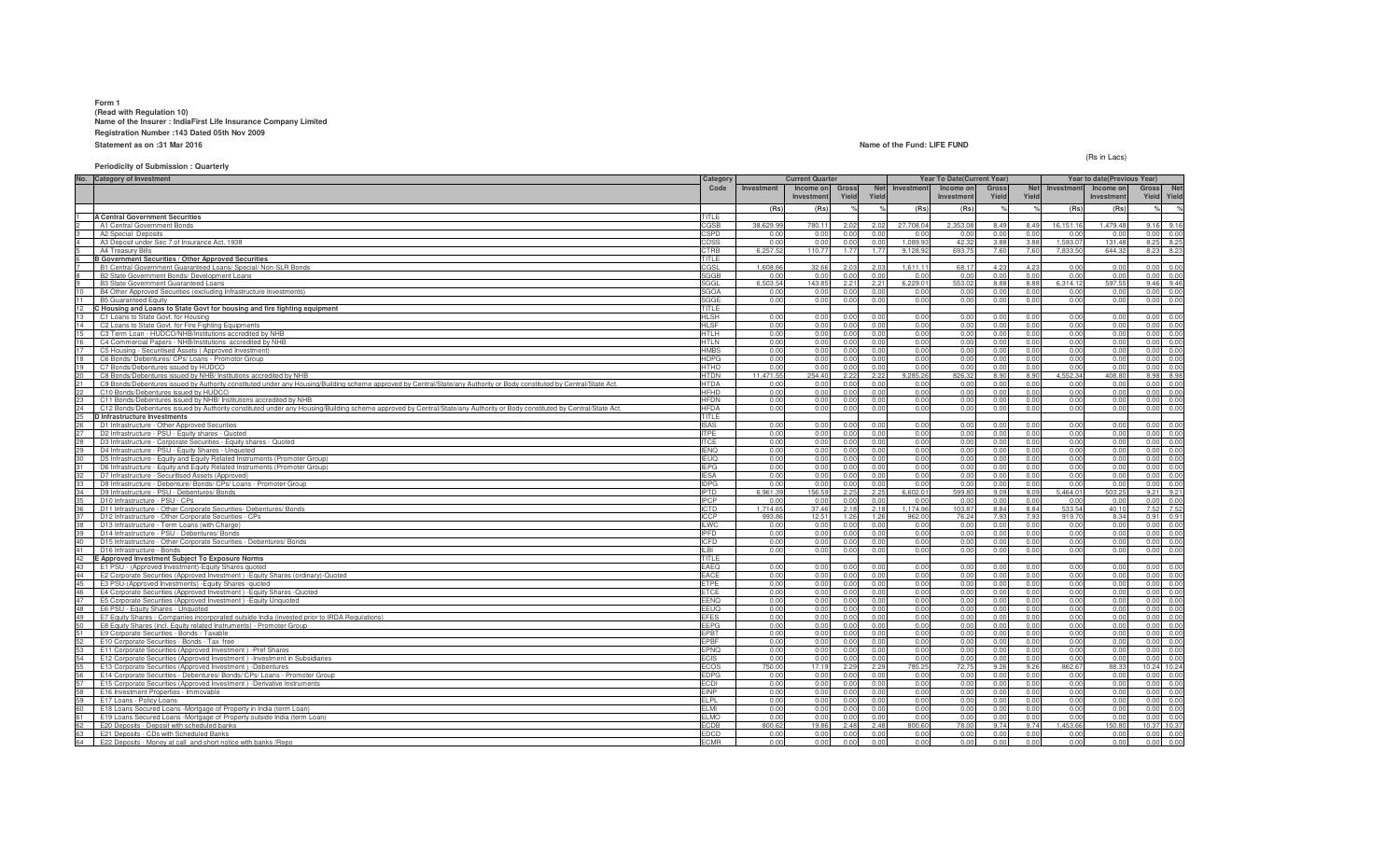| 65<br>E23 CCIL (Approved Investement) - CBLO                                                                       | <b>FCBO</b>  | 14.229.60 | 239.84<br>1.69   | 1.69 | 10.058.83 | 702.62   | 6.99 | 6.99  | 10.368.74 | 818.76   | 7.90 7.90 |      |
|--------------------------------------------------------------------------------------------------------------------|--------------|-----------|------------------|------|-----------|----------|------|-------|-----------|----------|-----------|------|
| 66<br>E24 Commercial Papers issued by all India Financial Institutions rated very strong or more                   | <b>ECCP</b>  | 0.00      | 0.00<br>0.00     | 0.00 | 0.00      | 0.00     | 0.00 | 0.00  | 0.00      | 0.00     | 0.00 0.00 |      |
| 67<br>E25 Application Money                                                                                        | <b>FCAM</b>  | 0.00      | 0.00<br>0.00     | 0.00 | 0.00      | 0.00     | 0.00 | 0.00  | 915.42    | 0.00     | 0.00 0.00 |      |
| E26 Deposit with Primary Dealers duly recognised by RBI                                                            | <b>FDPD</b>  | 0.00      | 0.00<br>0.00     | 0.00 | 0.00      | 0.00     | 0.00 | 0.00  | 0.00      | 0.00     | 0.00 0.00 |      |
| E27 Perpetual Debt Instruments of Tier Land II Capital issued by PSU Banks                                         | <b>FUPD</b>  | 0.00      | 0.00<br>0.00     | 0.00 | 0.00      | 0.00     | 0.00 | 0.00  | 0.00      | 0.00     | 0.00 0.00 |      |
| E28 Perpetual Debt Instruments of Tier I and II Capital issued by Non-PSU Banks                                    | <b>FPPD</b>  | 0.00      | 0.00<br>0.00     | 0.00 | 0.00      | 0.00     | 0.00 | 0.00  | 0.00      | 0.00     | 0.00 0.00 |      |
| E29 Perpetual Non-Cum, P.Shares and Redeemable Cumulative P.Shares of Tier 1 and 2 Capital issued by PSU Banks     | <b>FUPS</b>  | 0.00      | 0.00<br>0.00     | 0.00 | 0.00      | 0.00     | 0.00 | 0.00  | 0.00      | 0.00     | 0.00 0.00 |      |
| E30 Perpetual Non-Cum, P.Shares and Redeemable Cumulative P.Shares of Tier 1 and 2 Capital issued by Non-PSU Banks | <b>EPPS</b>  | 0.00      | 0.00<br>0.00     | 0.00 | 0.00      | 0.00     | 0.00 | 0.00  | 0.00      | 0.00     | 0.00      | 0.00 |
| E31 Foreign Debt Securities (Invested prior to IRDA Regulations)                                                   | <b>FFDS</b>  | 0.00      | 0.00<br>0.00     | 0.00 | 0.00      | n nr     | 0.00 | n nr  | 0.00      | 0.00     | 0.00      | 0.00 |
| E32 Mutual Funds - ETF                                                                                             | FFTF         | 0.00      | 0.00<br>0.00     | 0.00 | 0.00      | 0.00     | 0.00 | 0.00  | 0.00      | 0.00     | 0.00      | 0.00 |
| E33 Mutual Funds - Gilt/ G Sec/ Liquid Schemes                                                                     | <b>FGMF</b>  | 0.00      | 0.00<br>0.00     |      | 0.00      | n nr     | 0.00 | 0.00  | 0.00      | 0.00     | 0.00      | 0.01 |
| E34 Alternate Investment Fund - AIF                                                                                | OAFA         | 630.26    | 22.66<br>3.60    | 3.60 | 431.96    | 48.48    |      | 11.22 | 0.00      | 0.00     | n nr      |      |
| E35 Mutual Funds - (under Insurer's Promoter Group)                                                                | <b>EMPG</b>  | 0.00      | 0.00             |      | 0.00      | n nr     | 0.00 |       | 0.00      | 0.00     | n nr      | 0.01 |
| E36 Net Current Assets (Only in respect of ULIP Business)                                                          | <b>ENCA</b>  | 0.00      | 0.00<br>0.00     | 0.00 | 0.00      | n nn     | 0.00 | 0.00  | 0.00      | 0.00     | 0.00      | 0.0  |
| F Other than Approved Securities                                                                                   | TITLE        |           |                  |      |           |          |      |       |           |          |           |      |
| 80<br>F1 Other than Approved Investments -Bonds -PSU- Taxable                                                      | <b>OBPT</b>  | 0.00      | 0.00<br>0.00     | 0.00 | 0.00      | 0.00     | 0.00 | 0.00  | 0.00      | 0.00     | 0.00      | 0.00 |
| F2 Other than Approved Investments -Bonds -PSU- Tax free                                                           | OBPF         | 0.00      | 0.00<br>n nn     | 0.00 | 0.00      | 0.00     | 0.00 | n nr  | 0.00      | 0.00     | 0.00      | 0.00 |
| 82<br>F3 Other than Approved Investments - Equity Shares (incl PSUs and Unlisted)                                  | <b>OESH</b>  | 0.00      | 0.00<br>0.00     | 0.00 | 0.00      | 0.00     | 0.00 | 0.00  | 0.00      | 0.00     | 0.00 0.00 |      |
| 83<br>F4 Equity Shares (incl. Equity related Instruments) - Promoter Group                                         | OFPG         | 0.00      | 0.00<br>0.00     | 0.00 | 0.00      | 0.00     | 0.00 | 0.00  | 0.00      | 0.00     | 0.00 0.00 |      |
| 84<br>F5 Other than Approved Investments -Debentures                                                               | OLDB         | 0.00      | 0.00<br>0.00     | 0.00 | 0.00      | 0.00     | 0.00 | 0.00  | 0.00      | 0.00     | 0.00 0.00 |      |
| F6 Debentures/ Bonds/ CPs/ Loans etc. - Promoter Group                                                             | ODPG         | 0.00      | 0.00<br>0.00     | 0.00 | 0.00      | 0.00     | 0.00 | 0.00  | 0.00      | 0.00     | 0.00      | 0.00 |
| 86<br><b>F7 Commercial Papers</b>                                                                                  | OACP         | 0.00      | 0.00<br>0.00     | 0.00 | 0.00      | 0.00     | 0.00 | 0.00  | 0.00      | 0.00     | 0.00 0.00 |      |
| 87<br>F8 Other than Approved Investments - Pref Shares                                                             | OPSH         | 0.00      | 0.00<br>0.00     | 0.00 | 0.00      | 0.00     | 0.00 | 0.00  | 0.00      | 0.00     | 0.00 0.00 |      |
| 88<br>F9 Other than Approved Investments - Venture fund                                                            | OVNF         | 0.00      | 0.00<br>0.00     | 0.00 | 0.00      | 0.00     | 0.00 | 0.00  | 0.00      | 0.00     | 0.00 0.00 |      |
| F10 Other than Approved Investments -Short Trem Loans (Unsecured Deposits)<br>89                                   | OSLU         | 0.00      | 0.00<br>0.00     | 0.00 | 0.00      | 0.00     | 0.00 | 0.00  | 0.00      | 0.00     | 0.00      | 0.00 |
| F11 Other than Approved Investments - Term Loans (without charge                                                   | <b>OTLW</b>  | 0.00      | 0.00<br>0.00     | 0.00 | 0.00      | 0.00     | 0.00 | 0.00  | 0.00      | 0.00     | 0.00      | 0.00 |
| F12 Mutual Funds - Debt/ Income/ Serial Plans/ Liquid Schemes                                                      | OMGS         | 0.00      | 0.00<br>0.00     | 0.00 | 0.00      | 0.00     | 0.00 | 0.00  | 0.00      | 0.00     | 0.00      | 0.00 |
| 92<br>F13 Mutual Funds - (under Insurer's Promoter Group)                                                          | OMPG         | 0.00      | 0.00<br>0.00     |      | 0.00      | 0.00     | 0.00 | 0.00  | 0.00      | 0.00     | 0.00      | 0.0  |
| F14 Derivative Instruments                                                                                         | <b>OCDI</b>  | 0.00      | 0.00<br>0.00     |      | 0.00      | 0.00     | 0.00 | n nr  | 0.00      | 0.00     | n nr      | 0.00 |
| F15 Securitised Assets (underlying assets Housing Loan/ Infrastructure assets)                                     | OPSA         | 0.00      | 0.00<br>0.00     | 0.00 | 0.00      | 0.00     | 0.00 | 0.00  | 0.00      | 0.00     | 0.00      | 0.00 |
| F16 Equity Shares (PSU & Unlisted)                                                                                 | OFPU         | 125.00    | 0.00<br>0.00     | 0.00 | 125.00    | 0.00     | 0.00 | 0.00  | 125.00    | 0.00     | 0.00      | 0.00 |
| F17 Investment properties - Immovable                                                                              | OIPI         | 0.00      | 0.00<br>0.00     |      | 0.00      |          | 0.00 | 0.00  | 0.00      | 0.00     | 0.00      | 0.00 |
|                                                                                                                    | <b>TOTAL</b> | 90.676.65 | 2.02<br>1.827.91 | 2.02 | 75,992.87 | 6.218.43 | 8.18 | 8.18  | 57,086.9  | 4.871.20 | 8.53      | 8.53 |

# **CERTIFICATION**

Certified that the information given herein are correct and complete to the best of my knowledge and belief and nothing has been concealed or suppressed

Date : 07 Apr 2016

Signature : \_\_\_\_\_\_\_\_\_\_\_\_\_\_\_\_\_\_\_\_\_\_ Full Name : Satishwar Balakrishnan Chief Financial Officer

Note: Category of investment (COI) shall be as per Guidelines, as amended from time to time 1. Based on daily simple Average of Investments

2. Yield netted for tax

3. In the previous year column, figures of the corresponding Year to date of the previous financial year shall be shown.<br>4. FORM-1 shall be prepared in respect of each fund. In case of ULIP FORM-1 shall be prepared at Segr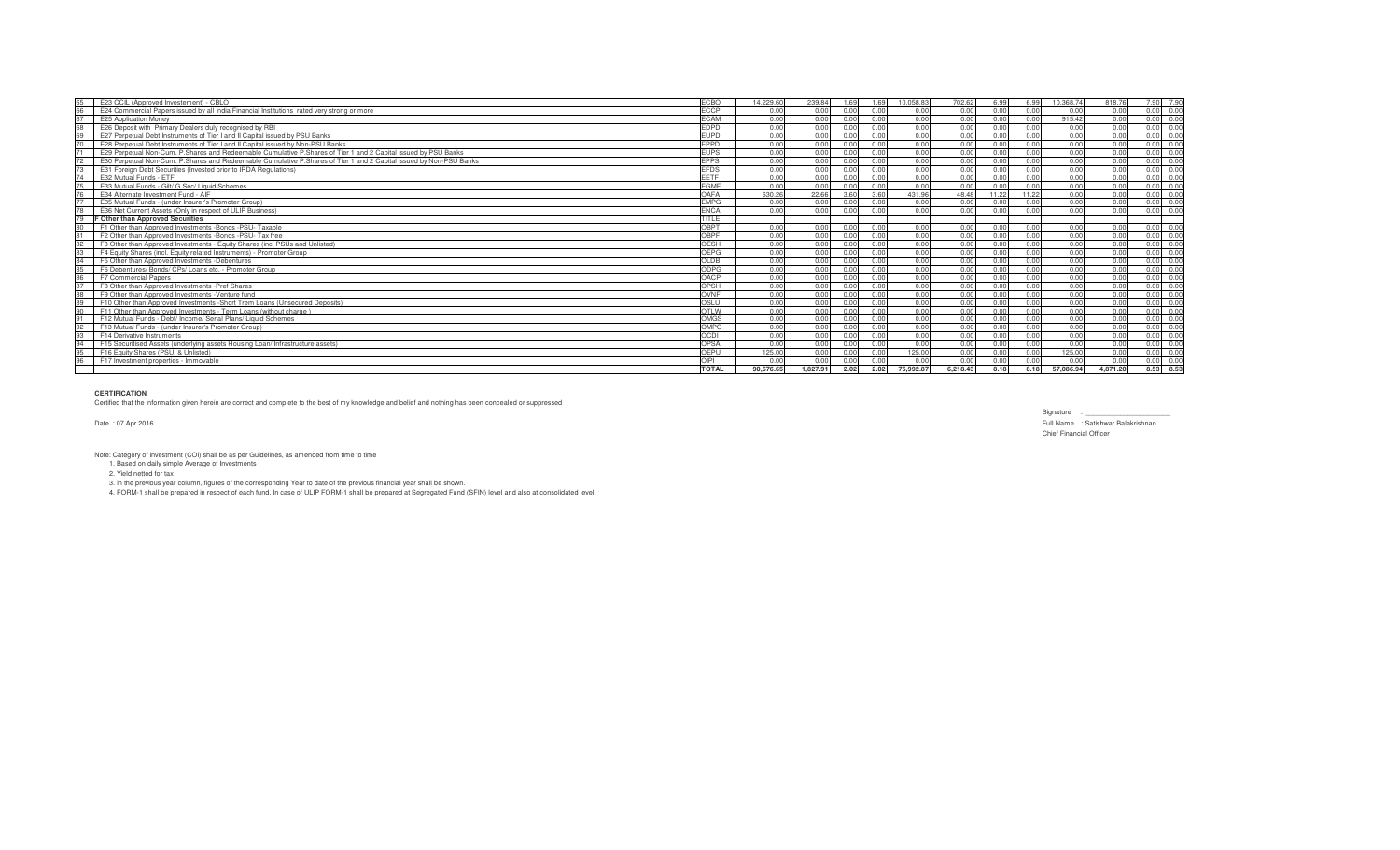#### **Form 1 (Read with Regulation 10) Name of the Insurer : IndiaFirst Life Insurance Company LimitedRegistration Number :143 Dated 05th Nov 2009Statement as on :31 Mar 2016**

### **Name of the Fund: PENSION AND GEN ANNUITY BUSINESS**

(Rs in Lacs)

### **Periodicity of Submission : Quarterly**

|    | No. Category of Investment                                                                                                                                               | Category                   |                   | <b>Current Quarter</b> |                |                     |                  | Year To Date(Current Year) |              |              |                   | Year to date(Previous Year) |              |                           |
|----|--------------------------------------------------------------------------------------------------------------------------------------------------------------------------|----------------------------|-------------------|------------------------|----------------|---------------------|------------------|----------------------------|--------------|--------------|-------------------|-----------------------------|--------------|---------------------------|
|    |                                                                                                                                                                          | Code                       | Investment        | Income on              |                | <b>Net</b><br>Gross | Investment       | Income on                  | Gross        | <b>Net</b>   | Investment        | Income on Gross             |              | Net                       |
|    |                                                                                                                                                                          |                            |                   | Investment             | Yield          | Yield               |                  | Investmen                  | Yield        | Yield        |                   | Investment                  | Yield        | Yield                     |
|    |                                                                                                                                                                          |                            | (Rs)              | (Rs)                   |                |                     | (Rs)             | (Rs)                       |              |              | (Rs)              | (Rs)                        |              | $\frac{1}{\sqrt{2}}$      |
|    | <b>A Central Government Securities</b>                                                                                                                                   | TITLE                      |                   |                        |                |                     |                  |                            |              |              |                   |                             |              |                           |
|    | A1 Central Government Bonds                                                                                                                                              | CGSB                       | 1.90.834.04       | 4.662.9                | 2.44           | 2.44                | 1.63.140.2       | 15,840.0                   | 97           | 9.71         | 1.28.346.0        | 13,460.7                    |              | 10.49 10.49               |
|    | A2 Special Deposits                                                                                                                                                      | CSPD                       | 0.01              | 0 <sub>0</sub>         | 0.00           | 0.0                 | 0.0              | 0.0                        | 0.00         | 0.00         | 0.01              |                             | 0.00         | 0.00                      |
|    | A3 Deposit under Sec 7 of Insurance Act, 1938                                                                                                                            | CDSS                       | 0.00              | 0.00                   | 0.00           | 0.0(                | 0.0              | 0.0                        | 0.00         | 0.00         | 0.0               | 0.00                        | 0.00         | 0.00                      |
|    | A4 Treasury Bills                                                                                                                                                        | CTRB                       | 0.00              | 0.00                   | 0.00           | 0.00                | 0.00             | 0.00                       | 0.00         | 0.00         | 16,488.4          | 400.3                       | 2.43         | 2.43                      |
|    | <b>B Government Securities / Other Approved Securities</b>                                                                                                               | <b>TITLE</b><br>CGSL       | 17.162.58         | 607.00                 | 3.54           | 3.54                | 17.787.0         | 1,834.3                    | 10.31        | 10.31        | 13.364.01         | 866.90                      |              | 6.49 6.49                 |
|    | B1 Central Government Guaranteed Loans/ Special/ Non-SLR Bonds<br>B2 State Government Bonds/ Development Loans                                                           | SGGB                       | 0 <sub>0</sub>    | 0.00                   | 0.00           | 0.00                | 0.0              | 0.0(                       | 0.00         | 0.00         | 0.00              | 0.00                        |              | $0.00 \ 0.00$             |
|    | B3 State Government Guaranteed Loans                                                                                                                                     | SGGL                       | 40.179.3          | 870.82                 | 2.17           | 2.17                | 40.370.4         | 3,327.6                    | 8.24         | 8.24         | 38,780.64         | 4.102.64                    | 10.58 10.58  |                           |
|    | B4 Other Approved Securities (excluding Infrastructure Investments)                                                                                                      | <b>SGOA</b>                | 0.00              | 0.00                   | 0.00           | 0.00                | 0.0              | 0.0(                       | 0.00         | 0.00         | 0.00              | 0.00                        |              | $0.00 \ 0.00$             |
|    | <b>B5 Guaranteed Equity</b>                                                                                                                                              | SGGE                       | 0.00              | 0.00                   | 0.00           | 0.0(                | 0.0              | 0.00                       | 0.00         | 0.00         | 0.00              | 0.00                        |              | 0.00 0.00                 |
| 12 | Housing and Loans to State Govt for housing and fire fighting equipment                                                                                                  | TITLE                      |                   |                        |                |                     |                  |                            |              |              |                   |                             |              |                           |
|    | C1 Loans to State Govt. for Housing                                                                                                                                      | <b>HLSH</b>                | 0.00              | 0.00                   |                | 0.00                | 0.00             | 0.00                       | 0.01         | 0.00         | 0.00              | 0.00                        | 0.00         | 0.00                      |
|    | C2 Loans to State Govt. for Fire Fighting Equipments                                                                                                                     | <b>HLSF</b>                | 0.00              | 0.00                   |                | 0.0(                | 0.0              | 0.0(                       | 0.0          | 0.00         | 0.00              | 0.00                        | 0.00         | 0.00                      |
|    | C3 Term Loan - HUDCO/NHB/Institutions accredited by NHB                                                                                                                  | <b>HTLH</b>                | 0.00              | 0.00                   | 0.00           | 0.00                | 0.0              | 0.00                       | 0.00         | 0.00         | 0.00              | 0.00                        | 0.00         | 0.00                      |
|    | C4 Commercial Papers - NHB/Institutions accredited by NHB                                                                                                                | HTLN                       | 0.00              | 0.00                   | 0.00           | 0.00                | 0.0              | 0.0                        | 0.00         | 0.00         | 0.00              | 0.00                        | 0.00         | 0.00                      |
|    | C5 Housing - Securitised Assets (Approved Investment)                                                                                                                    | <b>IMBS</b>                | 0.00              | 0.00                   | 0.00           | 0.00                | 0.00             | 0.00                       | 0.00         | 0.00         | 0.00              | 0.00                        | 0.00         | 0.00                      |
| 18 | C6 Bonds/ Debentures/ CPs/ Loans - Promotor Group                                                                                                                        | <b>HDPG</b>                | 0.00              | 0.00                   | 0.00           | 0.00                | 0.00             | 0.00                       | 0.00         | 0.00         | 0.00              | 0.00                        | 0.00         | 0.00                      |
|    | C7 Bonds/Debentures issued by HUDCO<br>C8 Bonds/Debentures issued by NHB/ Institutions accredited by NHB                                                                 | <b>HTHD</b><br><b>HTDN</b> | 0.00<br>58.103.91 | 0.00<br>1.305.18       | 0.00<br>2.25   | 0.00<br>2.25        | 0.00<br>54.069.5 | 0.00<br>5.124.48           | 0.00<br>9.48 | 0.00<br>9.48 | 0.00<br>45.716.61 | 0.00<br>4.476.42            |              | 0.00 0.00<br>9.79 9.79    |
|    | C9 Bonds/Debentures issued by Authority constituted under any Housing/Building scheme approved by Central/State/any Authority or Body constituted by Central/State Act.  | <b>HTDA</b>                | 0.00              | 0.00                   | 0.00           | 0.0(                | 0.0              | 0.0                        | 0.00         | 0.00         | 0.00              | 0.00                        |              | 0.00 0.00                 |
|    | C10 Bonds/Debentures issued by HUDCO                                                                                                                                     | HFHD                       | 0.00              | 0.00                   | 0.00           | 0.00                | 0.0              | 0.0(                       | 0.00         | 0.00         | 0.00              | 0.00                        |              | 0.00 0.00                 |
|    | C11 Bonds/Debentures issued by NHB/ Institutions accredited by NHB                                                                                                       | <b>HFDN</b>                | 0.00              | 0.00                   | 0.00           | 0.00                | 0.0              | 0.00                       | 0.00         | 0.00         | 0.00              | 0.00                        | 0.00         | 0.00                      |
| 24 | C12 Bonds/Debentures issued by Authority constituted under any Housing/Building scheme approved by Central/State/any Authority or Body constituted by Central/State Act. | <b>HFDA</b>                | 0.00              | 0.00                   | 0.00           | 0.00                | 0.00             | 0.00                       | 0.00         | 0.00         | 0.00              | 0.00                        | 0.00         | 0.00                      |
|    | D Infrastructure Investments                                                                                                                                             | TITLE                      |                   |                        |                |                     |                  |                            |              |              |                   |                             |              |                           |
|    | D1 Infrastructure - Other Approved Securities                                                                                                                            | <b>ISAS</b>                | 0.00              | 0.00                   |                | 0.0                 | 0.01             | 0.00                       | 0.0          | 0.00         | 0.00              | 0.00                        | 0.00         | 0.00                      |
| 27 | D2 Infrastructure - PSU - Equity shares - Quoted                                                                                                                         | <b>ITPF</b>                | 0.00              | 0.00                   | 0.00           | 0.00                | 92.46            | 0.13                       | 0.15         | 0.15         | 0.00              | 0.00                        | 0.00         | 0.00                      |
|    | D3 Infrastructure - Corporate Securities - Equity shares - Quoted                                                                                                        | <b>ITCE</b>                | 0.00              | 0.00                   | 0.00           | 0.00                | 228.1            | 6.17                       | 2.70         | 2.70         | 14.06             | (0.08)                      | (0.60)       | (0.60)                    |
| 29 | D4 Infrastructure - PSU - Equity Shares - Unquoted                                                                                                                       | <b>IFNO</b>                | 0.00              | 0.00                   | 0.00           | 0.00                | 0.0              | 0.00                       | 0.00         | 0.00         | 0.00              | n nn                        | 0.00         | 0.00                      |
| 30 | D5 Infrastructure - Equity and Equity Related Instruments (Promoter Group)                                                                                               | <b>IEUQ</b>                | 0.00              | 0.00                   | 0.00           | 0.00                | 0.00             | 0.00                       | 0.00         | 0.00         | 0.00              | 0.00                        | 0.00         | 0.00                      |
| 31 | D6 Infrastructure - Equity and Equity Related Instruments (Promoter Group)                                                                                               | <b>IEPG</b>                | 0.00              | 0.00                   | 0.00           | 0.00                | 0.00             | 0.00                       | 0.00         | 0.00         | 0.00              | 0.00                        |              | 0.00 0.00                 |
| 33 | D7 Infrastructure - Securitised Assets (Approved)                                                                                                                        | <b>IFSA</b>                | 0.00<br>0.00      | 0.00<br>0.00           | 0.00<br>0.00   | 0.00<br>0.0(        | 0.01<br>0.0      | 0.00<br>0.0                | 0.00<br>0.00 | 0.00<br>0.00 | 0.00<br>0.00      | 0.00<br>0.00                | 0.00         | $0.00 \quad 0.00$<br>0.00 |
| 34 | D8 Infrastructure - Debenture/ Bonds/ CPs/ Loans - Promoter Group<br>D9 Infrastructure - PSU - Debentures/ Bonds                                                         | <b>IDPG</b><br><b>IPTD</b> | 82,444.02         | 1,767.65               | 2.14           | 2.14                | 77,160.5         | 6,957.9                    | 9.02         | 9.02         | 58,860.22         | 5,856.51                    | 9.95         | 9.95                      |
|    | D10 Infrastructure - PSU - CPs                                                                                                                                           | <b>IPCP</b>                | n n               | 0.0                    | 0.00           | 0.0(                | 0.0              | 0.0(                       | 0.00         | 0.00         | 0.0               | 0.00                        | 0.00         | 0.00                      |
|    | D11 Infrastructure - Other Corporate Securities- Debentures/ Bonds                                                                                                       | ICTD                       | 6,067.9           | 133.71                 | 2.20           | 2.20                | 6,069.7          | 538.42                     | 8.87         | 8.87         | 3,639.39          | 327.19                      | 8.99         | 8.99                      |
|    | D12 Infrastructure - Other Corporate Securities - CPs                                                                                                                    | <b>ICCP</b>                | 0.00              | 0.00                   | 0.00           | 0.00                | 0.00             | 0.00                       | 0.00         | 0.00         | 0.00              | 0.00                        | 0.00         | 0.00                      |
|    | D13 Infrastructure - Term Loans (with Charge                                                                                                                             | <b>ILWC</b>                | 0.00              | 0.00                   | 0.0            | 0.00                | 0.01             | 0.00                       | 0.00         | 0.00         | 0.00              | 0.00                        | 0.00         | 0.00                      |
| 39 | D14 Infrastructure - PSU - Debentures/ Bonds                                                                                                                             | <b>IPFD</b>                | 0.00              | 0.00                   | 0.00           | 0.00                | 0.00             | 0.00                       | 0.00         | 0.00         | 0.00              | 0.00                        |              | 0.00 0.00                 |
| 40 | D15 Infrastructure - Other Corporate Securities - Debentures/ Bonds                                                                                                      | <b>ICFD</b>                | 0.00              | 0.00                   | 0.00           | 0.00                | 0.0              | 0.0                        | 0.00         | 0.00         | 0.00              | 0.00                        | 0.00         | 0.00                      |
| 41 | D16 Infrastructure - Bonds                                                                                                                                               | II BI                      | 3.000.0           | 65.38                  | 2.18           | 2.18                | 3.000.0          | 263.44                     | 8.78         | 8.78         | 2,316.24          | 65.16                       |              | 2.81 2.81                 |
| 42 | E Approved Investment Subject To Exposure Norms                                                                                                                          | TITLE                      |                   |                        |                |                     |                  |                            |              |              |                   |                             |              |                           |
| 43 | E1 PSU - (Approved Investment)-Equity Shares quoted                                                                                                                      | EAEQ                       | 439.54            | (45.63)                | (10.38)        | #####               | 456.3            | (86.21)                    | (18.89)      | (18.89)      | 51.77             | 0.59                        |              | $1.14$ 1.14               |
| 44 | E2 Corporate Securities (Approved Investment) - Equity Shares (ordinary)-Quoted                                                                                          | EACE                       | 674.88            | (11.23)                | (1.66)         | (1.66)              | 2,651.5          | 548.1                      | 20.6         | 20.67        | 933.66            | 18.21                       |              | 1.95 1.95                 |
| 45 | E3 PSU-(Approved Investments) - Equity Shares - quoted                                                                                                                   | ETPE                       | 0.00              | 0.00                   | 0.00           | 0.0                 | 0.0              | 0.0(<br>0.0(               | 0.00         | 0.00         | 0.00<br>0.00      | 0.00<br>0.00                | 0.00         | 0.00<br>0.00              |
| 47 | E4 Corporate Securities (Approved Investment) - Equity Shares - Quoted                                                                                                   | <b>ETCE</b><br>EENQ        | 0.00<br>0.00      | 0.00<br>0.00           | 0.00<br>0.00   | 0.0(<br>0.0(        | 0.0<br>0.0       | 0.00                       | 0.00<br>0.00 | 0.00<br>0.00 | 0.00              | 0.00                        | 0.00<br>0.00 |                           |
| 48 | E5 Corporate Securities (Approved Investment) - Equity Unquoted<br>E6 PSU - Equity Shares - Unquoted                                                                     | EEUQ                       | 0.00              | 0.00                   | 0.00           | 0.00                | 0.00             | 0.00                       | 0.00         | 0.00         | 0.00              | 0.00                        |              | 0.00<br>0.00 0.00         |
| 49 | E7 Equity Shares - Companies incorporated outside India (invested prior to IRDA Regulations)                                                                             | <b>EFES</b>                | 0.00              | 0.00                   | 0.00           | 0.00                | 0.00             | 0.00                       | 0.00         | 0.00         | 0.00              | 0.00                        |              | 0.00 0.00                 |
|    | E8 Equity Shares (incl. Equity related Instruments) - Promoter Group                                                                                                     | <b>FFPG</b>                | 163.2             | 7.04                   | 4.31           | 4.31                | 138.3            | 17.6                       | 12.77        | 12.77        | 9.64              | 0.14                        | 1.43         | 1.43                      |
| 51 | E9 Corporate Securities - Bonds - Taxable                                                                                                                                | EPBT                       | 1.090.92          | 50.18                  | 4.60           | 4.60                | 2,047.5          | 221.82                     | 10.83        | 10.83        | 2,077.73          | 203.44                      |              | 9.79 9.79                 |
| 52 | E10 Corporate Securities - Bonds - Tax free                                                                                                                              | PBF                        | 0.00              | 0.00                   | 0.00           | 0.00                | 0.0              | 0.0(                       | 0.00         | 0.00         | 0.00              | 0.00                        | 0.00         | 0.00                      |
| 53 | E11 Corporate Securities (Approved Investment) - Pref Shares                                                                                                             | EPNQ                       | 0.00              | 0.00                   | 0.00           | 0.00                | 0.0              | 0.00                       | 0.00         | 0.00         | 0.00              | 0.00                        | 0.00         | 0.00                      |
| 54 | E12 Corporate Securities (Approved Investment) - Investment in Subsidiaries                                                                                              | ECIS                       | 0.00              | 0.00                   | 0.00           | 0.00                | 0.0              | 0.00                       | 0.00         | 0.00         | 0.00              | 0.00                        | 0.00         | 0.00                      |
|    | E13 Corporate Securities (Approved Investment) -Debentures                                                                                                               | <b>ECOS</b>                | 26.142.04         | 600.25                 | 2.30           | 2.30                | 26.968.46        | 2.630.0                    | 9.75         | 9.75         | 30.963.86         | 2.971.35                    |              | 9.60 9.60                 |
|    | E14 Corporate Securities - Debentures/ Bonds/ CPs/ Loans - Promoter Group                                                                                                | <b>EDPG</b>                | 0.00              | 0.00                   | 0.00           | 0.0                 | 0.0              | 0.0(                       | 0.00         | 0.00         | 0.00              | 0.00                        |              | $0.00 \ 0.00$             |
|    | E15 Corporate Securities (Approved Investment) -Derivative Instruments                                                                                                   | ECDI                       | 0.00              | 0.00                   | 0.00           | 0.0(                | 0.0              | 0.0                        | 0.00         | 0.00         | 0.00              | 0.00                        | 0.00         | 0.00                      |
|    | E16 Investment Properties - Immovable                                                                                                                                    | <b>FINP</b>                | 0.00              | 0.00                   | 0.00           | 0.00                | 0.0              | 0.0(                       | 0.00         | 0.00         | 0.00              | 0.00                        | 0.00         | 0.00                      |
|    | E17 Loans - Policy Loans                                                                                                                                                 | ELPL                       | 0.00              | 0.00                   | 0.00           | 0.00                | 0.0              | 0.00                       | 0.00         | 0.00         | 0.00              | 0.00                        | 0.00         | 0.00                      |
| 60 | E18 Loans Secured Loans -Mortgage of Property in India (term Loan)<br>E19 Loans Secured Loans -Mortgage of Property outside India (term Loan)                            | ELMI<br><b>FLMO</b>        | 0.00<br>0.00      | 0.00<br>0.00           | 0.00<br>n nr   | 0.00<br>0.00        | 0.00<br>0.00     | 0.00<br>0.00               | 0.00<br>0.00 | 0.00<br>0.00 | 0.00<br>0.00      | 0.00<br>0.00                |              | 0.00 0.00<br>0.00 0.00    |
|    | E20 Deposits - Deposit with scheduled banks                                                                                                                              | <b>ECDB</b>                | 0.00              | 0.00                   | 0 <sup>0</sup> | 0.0(                | 1.400.0          | 21.41                      |              | 1.53         | 3.563.46          | 400.60                      | 11.24 11.24  |                           |
|    | E21 Deposits - CDs with Scheduled Banks                                                                                                                                  | EDCD                       | 0.00              | 0.00                   | 0.00           | 0.00                | 0.0              | 0.00                       | 0.00         | 0.00         | 0.00              | 0.00                        |              | 0.00 0.00                 |
| 64 | E22 Deposits - Money at call and short notice with banks /Repo                                                                                                           | <b>FCMR</b>                | 0.00              | 0.00                   | 0.00           | 0.00                | 0.00             | 0.00                       | 0.00         | 0.00         | 0.00              | 0.00                        | 0.00         | 0.00                      |
|    |                                                                                                                                                                          |                            |                   |                        |                |                     |                  |                            |              |              |                   |                             |              |                           |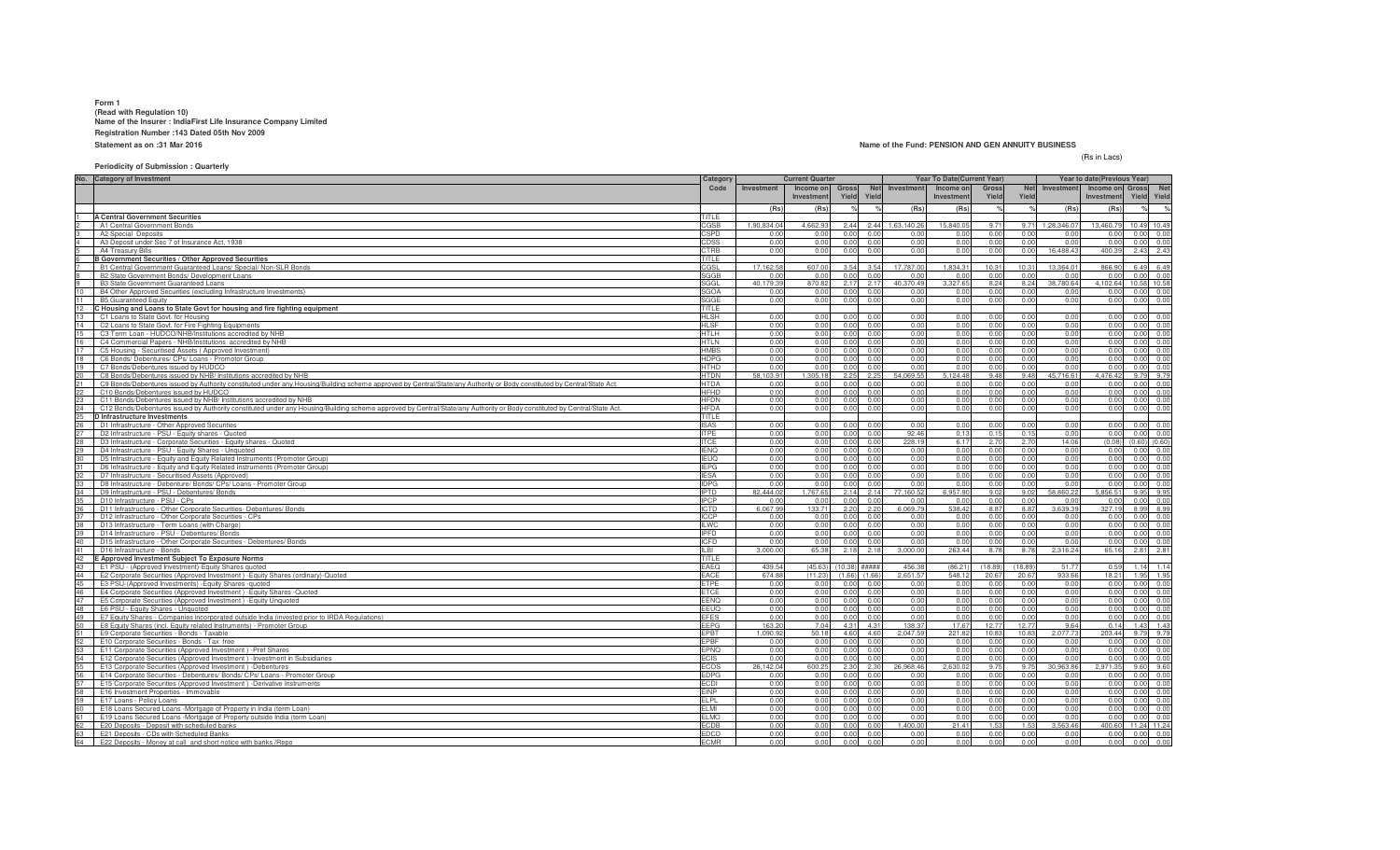| 65 | E23 CCIL (Approved Investement) - CBLO                                                                             | <b>ECBO</b>  | 31,225.05   | 531.50    |      |                | 23.591.54   | 1.654.77 |      | 7.01 | 22.084.28   | 1.773.11  | 8.03<br>8 03             |
|----|--------------------------------------------------------------------------------------------------------------------|--------------|-------------|-----------|------|----------------|-------------|----------|------|------|-------------|-----------|--------------------------|
| 66 | E24 Commercial Papers issued by all India Financial Institutions rated very strong or more                         | <b>ECCP</b>  | 0.00        | 0.00      | n nn |                | 0.00        | 0.00     | 0.00 | 0.00 | 0.00        | n nn      | 0.00<br>0.00             |
| 67 | E25 Application Money                                                                                              | <b>ECAM</b>  | 0.00        | 0.00      |      | 0.00           | 0.00        | 0.00     | 0.00 | 0.00 | 0.00        | 2.67      | 0.00<br>0.00             |
|    | E26 Deposit with Primary Dealers duly recognised by RBI                                                            | <b>EDPD</b>  | 0.00        | 0.00      |      |                | 0.00        | 0.00     |      | n nn | 0.00        |           | 0.00                     |
| 69 | E27 Perpetual Debt Instruments of Tier I and II Capital issued by PSU Banks                                        | <b>EUPD</b>  | 0.00        | 0.00      |      |                | 0.00        | 0.00     | 0.00 | 0.00 | 0.00        |           | 0.00                     |
|    | E28 Perpetual Debt Instruments of Tier I and II Capital issued by Non-PSU Banks                                    | <b>EPPD</b>  | 0.00        | 0.00      |      |                | 0.00        | 0.00     |      | 0.00 | 0.00        |           | 0.00                     |
|    | E29 Perpetual Non-Cum. P.Shares and Redeemable Cumulative P.Shares of Tier 1 and 2 Capital issued by PSU Banks     | <b>EUPS</b>  |             | 0.00      |      |                | 0.00        | 0.00     | 0.00 | 0.00 | 0.00        |           | 0.00                     |
|    | E30 Perpetual Non-Cum, P.Shares and Redeemable Cumulative P.Shares of Tier 1 and 2 Capital issued by Non-PSU Banks | <b>FPPS</b>  | 0.00        | 0.00      |      |                | 0.00        | 0.00     |      |      | 0.00        |           | 0.00                     |
|    | E31 Foreign Debt Securities (Invested prior to IRDA Regulations)                                                   | <b>FFDS</b>  | 0.00        | 0.00      |      |                | 0.00        | 0.00     | 0.00 | 0.00 | 0.00        |           | 0.00                     |
| 74 | E32 Mutual Funds - ETF                                                                                             | FFTF         | 0.00        | 0.00      |      |                | 0.00        | 0.00     |      | n nn | 0.00        |           | 0.00                     |
|    | E33 Mutual Funds - Gilt/ G Sec/ Liquid Schemes                                                                     | <b>FGMF</b>  | 799.81      | 15.48     |      | 1.94           | 715.64      | 55.55    |      |      | 4,612.25    | 339.70    | 7.37<br>7.37             |
|    | E34 Alternate Investment Fund - AIF                                                                                | OAFA         | 0.00        | 0.00      |      |                | 0.00        | 0.00     |      | n nr | 0.00        |           | 0.00<br>n ni             |
|    | E35 Mutual Funds - (under Insurer's Promoter Group)                                                                | <b>FMPG</b>  | 0.00        | 0.00      |      | 0.00           | 0.00        | 0.00     | 0.00 | 0.00 | 0.00        | n nn      | 0.00                     |
|    | E36 Net Current Assets (Only in respect of ULIP Business)                                                          | <b>ENCA</b>  | 0.00        | 0.00      | 0.00 | 0.00           | 0.00        | 0.00     | 0.00 | 0.00 | 0.00        | 0.00      | 0.00<br>0.00             |
|    | <b>F Other than Approved Securities</b>                                                                            | <b>TITLE</b> |             |           |      |                |             |          |      |      |             |           |                          |
| 80 | F1 Other than Approved Investments -Bonds -PSU- Taxable                                                            | OBPT         | 0.00        | 0.00      | 0.00 | 00             | 0.00        | 0.00     | 0.00 | 0.00 | 0.00        | 0.00      | 0.00<br>0.00             |
| 81 | F2 Other than Approved Investments - Bonds - PSU- Tax free                                                         | OBPF         | 0.00        | 0.00      | 0.00 | 0.00           | 0.00        | 0.00     | 0.00 | 0.00 | 0.00        | 0.00      | 0.00<br>0.00             |
| 82 | F3 Other than Approved Investments - Equity Shares (incl PSUs and Unlisted)                                        | OESH         | 0.00        | 0.00      | 0.00 | 0.00           | 0.00        | 0.00     | 0.00 | 0.00 | 0.00        | 0.00      | 0.00<br>0.00             |
| 83 | F4 Equity Shares (incl. Equity related Instruments) - Promoter Group                                               | OFPG         | 0.00        | 0.00      | 0.00 | 0.00           | 0.00        | 0.00     | 0.00 | 0.00 | 0.00        | 0.00      | 0.00<br>0.00             |
| 84 | F5 Other than Approved Investments -Debentures                                                                     | OLDB         | 0.00        | 0.00      | 0.00 | 0.00           | 0.00        | 0.00     | 0.00 | 0.00 | 0.00        | 0.00      | 0.00<br>0.00             |
| 85 | F6 Debentures/ Bonds/ CPs/ Loans etc. - Promoter Group                                                             | ODPG         | 0.00        | 0.00      | 0.00 | 0.00           | 0.00        | 0.00     | 0.00 | 0.00 | 0.00        | 0.00      | 0.00<br>0.00             |
| 86 | F7 Commercial Papers                                                                                               | OACP         | 0.00        | 0.00      | 0.00 | 0.00           | 0.00        | 0.00     | 0.00 | 0.00 | 0.00        | 0.00      | 0.00<br>0.00             |
| 87 | F8 Other than Approved Investments - Pref Shares                                                                   | OPSH         | 0.00        | 0.00      | 0.00 | 0.00           | 0.00        | 0.00     | 0.00 | 0.00 | 0.00        | 0.00      | 0.00<br>0.00             |
| 88 | F9 Other than Approved Investments - Venture fund                                                                  | OVNF         | 0.00        | 0.00      | 0.00 | 000            | 0.00        | 0.00     | 0.00 | 0.00 | 0.00        | 0.00      | 0.00<br>0.0 <sup>o</sup> |
| 89 | F10 Other than Approved Investments - Short Trem Loans (Unsecured Deposits)                                        | OSLU         | 0.00        | 0.00      | 0.00 | 0.00           | 0.00        | 0.00     | 0.00 | 0.00 | 0.00        | 0.00      | 0.00<br>0.00             |
|    | F11 Other than Approved Investments - Term Loans (without charge)                                                  | <b>OTLW</b>  | 0.00        | 0.00      | 0.00 | 0.00           | 0.00        | 0.00     | 0.00 | 0.00 | 0.00        | 0.00      | 0.00<br>0.00             |
|    | F12 Mutual Funds - Debt/ Income/ Serial Plans/ Liquid Schemes                                                      | OMGS         | 0.00        | 0.00      |      |                | 0.00        | 0.00     | 0.00 | 0.00 | 0.00        |           | 0.00                     |
| 92 | F13 Mutual Funds - (under Insurer's Promoter Group)                                                                | OMPG         | 0.00        | 0.00      |      |                | 0.00        | 0.00     | 0.00 | 0.00 | 0.00        | 0.00      | 0.00                     |
| 93 | F14 Derivative Instruments                                                                                         | <b>OCDI</b>  | 0.00        | 0.00      |      |                | 0.00        | 0.00     |      | 0.00 | 0.00        | 0.00      | 0.00                     |
|    | F15 Securitised Assets (underlying assets Housing Loan/ Infrastructure assets)                                     | <b>OPSA</b>  |             | 0.00      |      | 0 <sub>0</sub> | 0.00        | 0.00     | 0.00 | 0.00 | 0.00        |           | 0.00<br>n nr             |
|    | F16 Equity Shares (PSU & Unlisted)                                                                                 | OEPL         | 0.00        | 0.00      |      |                | 0.00        | 0.00     |      | n nr | 0.00        |           | 0.00                     |
| 96 | F17 Investment properties - Immovable                                                                              | OIPI         |             | 0.00      |      |                | 0.00        | 0.00     |      | n nn | 0.00        |           | 0.00                     |
|    |                                                                                                                    | <b>TOTAL</b> | 4.58.327.38 | 10.560.26 | 2.30 | 2.30           | 4.19.887.79 | 38.955.7 | 9.28 | 9.28 | 3,71,822.32 | 35,265.72 | 9.48<br>9.48             |

## **CERTIFICATION**

Certified that the information given herein are correct and complete to the best of my knowledge and belief and nothing has been concealed or suppressed

Date : 07 Apr 2016

Signature : \_\_\_\_\_\_\_\_\_\_\_\_\_\_\_\_\_\_\_\_\_\_ Full Name : Satishwar Balakrishnan Chief Financial Officer

Note: Category of investment (COI) shall be as per Guidelines, as amended from time to time 1. Based on daily simple Average of Investments

2. Yield netted for tax

3. In the previous year column, figures of the corresponding Year to date of the previous financial year shall be shown.<br>4. FORM-1 shall be prepared in respect of each fund. In case of ULIP FORM-1 shall be prepared at Segr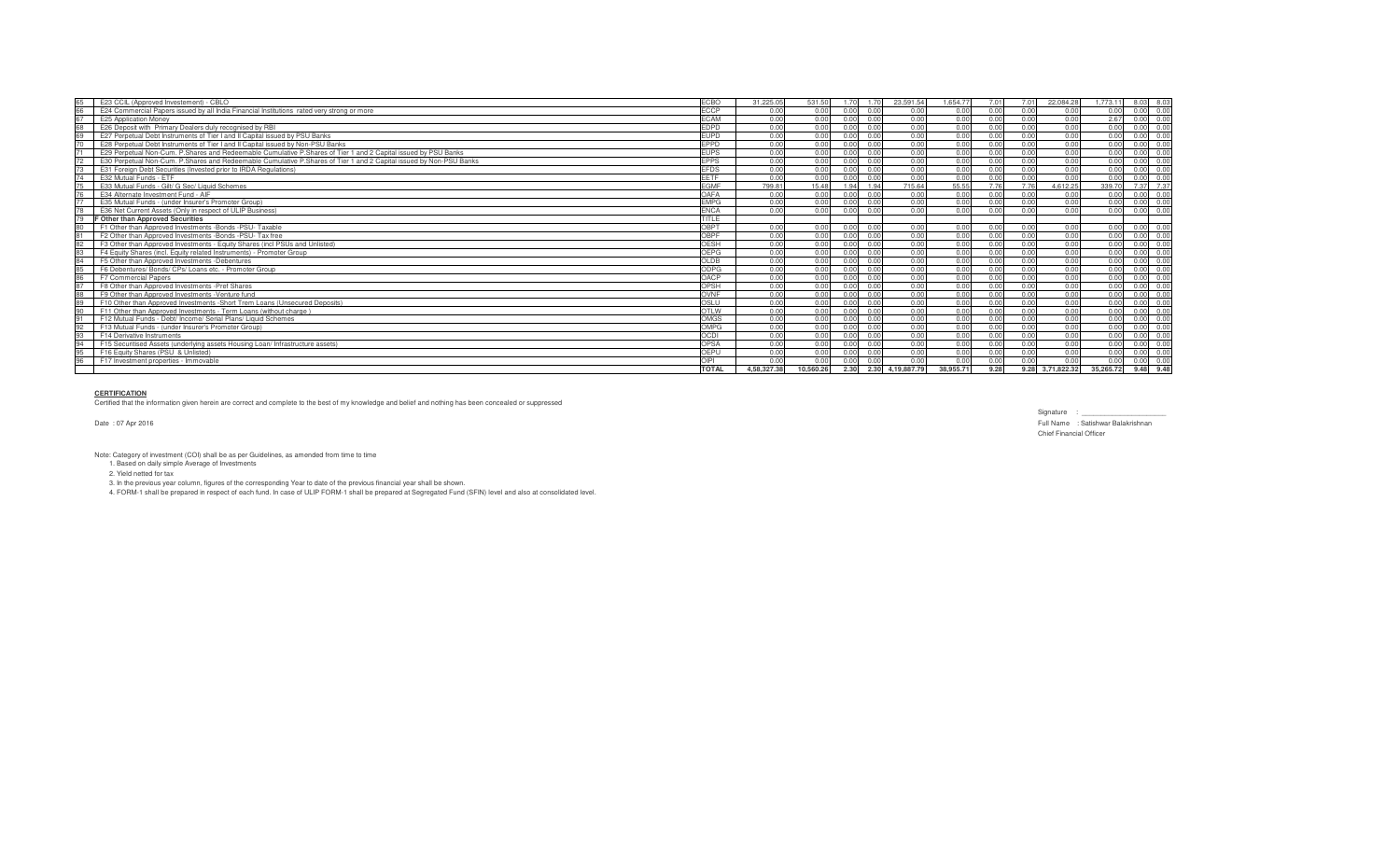# **Form 1 (Read with Regulation 10) Name of the Insurer : IndiaFirst Life Insurance Company Limited Registration Number :143 Dated 05th Nov 2009 Statement as on :31 Mar 2016Name of the Fund: ULIP**

(Rs in Lacs)

| No. Category of Investment |                                                                                                                                                                                                               |                            |                      | <b>Current Quarter</b> |                             |                  | Year To Date(Current Year) |                        |                 |                     | Year to date(Previous Year) |            |                     |                        |
|----------------------------|---------------------------------------------------------------------------------------------------------------------------------------------------------------------------------------------------------------|----------------------------|----------------------|------------------------|-----------------------------|------------------|----------------------------|------------------------|-----------------|---------------------|-----------------------------|------------|---------------------|------------------------|
|                            |                                                                                                                                                                                                               |                            | Investment Income on |                        | Gross                       | <b>Net</b>       | Investment Income on       |                        | Gross           | <b>Net</b>          | Investment Income on        |            | Gross               | Net                    |
|                            |                                                                                                                                                                                                               |                            |                      | Investment             | Yield                       | Yield            | Investment                 |                        | Yield           | Yield               |                             | Investment | Yield               | Yield                  |
|                            |                                                                                                                                                                                                               |                            | (Rs)                 | (Rs)                   |                             |                  | (Rs)                       | (Rs)                   |                 |                     | (Rs                         | (Rs)       |                     |                        |
|                            | <b>A Central Government Securities</b>                                                                                                                                                                        | TITLE                      |                      |                        |                             |                  |                            |                        |                 |                     |                             |            |                     |                        |
|                            | A1 Central Government Bonds                                                                                                                                                                                   | CGSB                       | 66,936.69            | 1.994.11               | 2.98                        | 2.98             | 65,597.52                  | 4.995.8                |                 | 7.62                | 43,542.9                    | 7,158.58   | 16.44               | 16.44                  |
|                            | A2 Special Deposits                                                                                                                                                                                           | <b>SPD</b>                 |                      | 0.01                   |                             | 0.00             | 0.01                       | 0.0                    | 0.0(            | 0.00                | 0.0                         |            | 0.00                | 0.00                   |
|                            | A3 Deposit under Sec 7 of Insurance Act, 1938                                                                                                                                                                 | CDSS                       | 0.00                 | 0.00                   | 0.00                        | 0.00             | 0.00                       | 0.00                   | 0.00            | 0.00                | 0.0                         | 0.00       | 0.00                | 0.00                   |
|                            | A4 Treasury Bills                                                                                                                                                                                             | CTRB                       | 32,310.56            | 572.86                 | 1.77                        | 1.77             | 32,838.42                  | 2,462.19               | 7.50            | 7.50                | 18,734.49                   | 1,541.40   | 8.23                | 8.23                   |
|                            | B Government Securities / Other Approved Securities<br>B1 Central Government Guaranteed Loans/ Special/ Non-SLR Bonds                                                                                         |                            | 1.655.41             | 41.98                  | 2.54                        | 2.54             | 1.948.02                   | 210.87                 | 10.82           | 10.82               | 6,555.8                     | 840.76     | 12.82               | 12.82                  |
|                            |                                                                                                                                                                                                               |                            |                      |                        |                             |                  |                            |                        |                 |                     |                             |            |                     |                        |
|                            | B2 State Government Bonds/ Development Loans                                                                                                                                                                  | SGGE                       | 0.0                  | 0.00                   | 0.01                        | 0.00             | 0.01                       | 0.0                    |                 | 0.00                | 0.0                         |            | 0.00                | 0.00                   |
|                            | B3 State Government Guaranteed Loans                                                                                                                                                                          | 3GGL                       | 153.48               | 4.48<br>0.00           | 2.92<br>0.00                | 2.92<br>0.00     | 154.58                     | 12.76                  | 8.2<br>0.0(     | 8.25                | 2,744.63                    | 483.56     | 17.62               | 17.62                  |
|                            | 10 B4 Other Approved Securities (excluding Infrastructure Investments)<br>11 B5 Guaranteed Equity                                                                                                             | SGOA                       | 0.00                 |                        |                             | 0.00             | 0.00                       | 0.00                   |                 | 0.00                | 0.0                         | 0.00       | 0.00                | 0.00                   |
|                            |                                                                                                                                                                                                               | SGGE                       | 0.00                 | 0.00                   | 0.00                        |                  | 0.00                       | 0.00                   | 0.00            | 0.00                | 0.00                        | 0.00       | 0.00                | 0.00                   |
|                            | 12 C Housing and Loans to State Govt for housing and fire fighting equipment<br>13 C1 Loans to State Govt. for Housing                                                                                        | HI SH                      | 0.00                 | 0.00                   | 0.00                        | 0.00             | 0.00                       | 0.00                   | 0.0(            | 0.00                | 0.00                        | 0.00       | 0.00                | 0.00                   |
|                            | 14 C2 Loans to State Govt. for Fire Fighting Equipments                                                                                                                                                       | HI SF                      | 0.00                 | 0.00                   | 0.00                        | 0.00             | 0.00                       | 0.00                   | 0.00            | 0.00                | 0.00                        | 0.00       | 0.00                | 0.00                   |
|                            |                                                                                                                                                                                                               |                            | 0.00                 | 0.00                   |                             | 0.00             |                            | 0.00                   | 0.00            |                     |                             | 0.00       |                     |                        |
|                            | 15 C3 Term Loan - HUDCO/NHB/Institutions accredited by NHB                                                                                                                                                    | <b>HTLH</b><br><b>HTLN</b> | 0.00                 | 0.00                   | 0.00                        | 0.00             | 0.00<br>0.00               | 0.00                   | 0.01            | 0.00<br>0.00        | 0.00<br>0.00                | 0.00       | 0.00<br>0.00        | 0.00<br>0.00           |
|                            | 16 C4 Commercial Papers - NHB/Institutions accredited by NHB<br>17 C5 Housing - Securitised Assets (Approved Investment)                                                                                      | <b>HMRS</b>                | 0.00                 | 0.00                   | 0.00                        | 0.00             | 0.00                       | 0.00                   | 0.00            | 0.00                | 0.00                        | 0.00       | 0.00                | 0.00                   |
|                            |                                                                                                                                                                                                               | <b>HDPG</b>                | 0.00                 | 0.00                   | 0.00                        | 0.00             |                            | 0.00                   | 0.01            |                     |                             | 0.00       | 0.00                |                        |
|                            | 18 C6 Bonds/ Debentures/ CPs/ Loans - Promotor Group<br>19 C7 Bonds/Debentures issued by HUDCO                                                                                                                | <b>HTHD</b>                | 0.00                 | 0.00                   | 0.00                        | 0.00             | 0.00<br>0.00               | 0.00                   | 0.00            | 0.00<br>0.00        | 0.00<br>0.00                | 0.00       | 0.00                | 0.00<br>0.00           |
|                            |                                                                                                                                                                                                               | <b>HTDN</b>                | 11.451.36            | 296.43                 | 2.59                        | 2.59             | 11.381.54                  | 980.1                  | 8.6             | 8.61                | 11,590.92                   | 1.523.82   | 13.15               | 13.15                  |
|                            | 20 C8 Bonds/Debentures issued by NHB/ Institutions accredited by NHB                                                                                                                                          | <b>HTDA</b>                | 0.00                 | 0.00                   | 0.00                        | 0.00             |                            |                        | 0.0             |                     |                             | 0.00       |                     |                        |
|                            | C9 Bonds/Debentures issued by Authority constituted under any Housing/Building scheme approved by Central/State/any Authority or Body constituted by Central/State Act.<br>0 Bonds/Debentures issued by HUDCO |                            |                      |                        |                             |                  | $0.00$<br>$0.00$           | 0.00                   |                 | 0.00                | 0.00                        |            | $0.00$<br>$0.00$    |                        |
|                            | C11 Bonds/Debentures issued by NHB/ Institutions accredited by NHB                                                                                                                                            | <b>HFDN</b>                | 0.00                 | 0.00                   | 0.00                        | 0.00             | 0.00                       | 0.00                   |                 | 0.00                | 0.00                        | 0.00       | 0.00                | 0.00                   |
|                            | 24 C12 Bonds/Debentures issued by Authority constituted under any Housing/Building scheme approved by Central/State/any Authority or Body constituted by Central/State/Act.                                   | <b>HFDA</b>                | 0.00                 | 0.00                   | 0.00                        | 0.00             | 0.00                       | 0.00                   | 0.0             | 0.00                | 0.00                        | 0.00       |                     |                        |
|                            |                                                                                                                                                                                                               | TITLE                      |                      |                        |                             |                  |                            |                        |                 |                     |                             |            | 0.00                | 0.00                   |
|                            | 25 D Infrastructure Investments<br>26 D1 Infrastructure - Other Approved Securities                                                                                                                           | <b>ISAS</b>                | 0.00                 | 0.00                   | 0.00                        | 0.00             | 0.00                       | 0.00                   | 0.0             | 0.00                | 0.00                        | 0.00       | 0.00                | 0.00                   |
|                            | D2 Infrastructure - PSU - Equity shares - Quoted                                                                                                                                                              | <b>ITPE</b>                | 291.68               | (17.66)                | (6.06)                      | (6.06)           | 1,460.50                   | (356.26)               | (24.39)         | (24.39)             | 1,391.43                    | 486.47     | 34.96               | 34.96                  |
|                            | 28 D3 Infrastructure - Corporate Securities - Equity shares - Quoted                                                                                                                                          | <b>TCF</b>                 | 148.61               | 16.93                  | 11.39                       | 11.39            | 1.760.9                    | (530.18)               | (30.11)         | (30.11)             | 2.029.6                     | 597.7      | 29.45               | 29.45                  |
|                            | 29   D4 Infrastructure - PSU - Equity Shares - Unquoted                                                                                                                                                       | <b>IENQ</b>                | 0.00                 | 0.00                   | 0 <sub>0</sub>              | n nr             | n nn                       |                        | 00              | 0.00                | 0.01                        | 0.00       | 0.00                | 0.00                   |
|                            | 30 D5 Infrastructure - Equity and Equity Related Instruments (Promoter Group)                                                                                                                                 | <b>EUQ</b>                 | 0.00                 | 0.00                   | 0.00                        | 0.00             | 0.00                       | 0.00                   | 0.00            | 0.00                | 0.00                        | 0.00       | 0.00                | 0.00                   |
|                            | D6 Infrastructure - Equity and Equity Related Instruments (Promoter Group)                                                                                                                                    | EPG                        | 0.00                 | 0.00                   |                             |                  |                            |                        | 0.01            |                     |                             | 0.00       |                     |                        |
|                            | 12 D7 Infrastructure - Securitised Assets (Approved)                                                                                                                                                          | <b>FSA</b>                 | 0.00                 | 0.00                   | 0.00                        | $0.00$<br>$0.00$ | $\frac{0.00}{0.00}$        | 0.00                   | 0.0             | $\frac{0.00}{0.00}$ | 0.00                        | 0.01       | $\frac{0.00}{0.00}$ | $\frac{0.00}{0.00}$    |
|                            | 33 D8 Infrastructure - Debenture/ Bonds/ CPs/ Loans - Promoter Group                                                                                                                                          | DPG                        | 0.00                 | 0.00                   | 0.00                        | 0.00             | 0.00                       | 0.00                   |                 | 0.00                | 0.0                         |            | 0.00                | 0.00                   |
|                            | 34 D9 Infrastructure - PSU - Debentures/ Bonds                                                                                                                                                                | <b>IPTD</b>                | 15,960.1             | 398.04                 | 2.49                        | 2.49             | 17,163.58                  | 1.433.56               | 8.35            | 8.35                | 13,055.18                   | 1.906.18   | 14.60               | 14.60                  |
|                            | 35 D10 Infrastructure - PSU - CPs                                                                                                                                                                             | <b>IPCP</b>                | 0.0                  | 0.00                   | 0.01                        | 0.00             | 0.01                       | 0.0                    | 0.0(            | 0.00                | 0.0                         | 0.01       | 0.00                | 0.00                   |
|                            | 36 D11 Infrastructure - Other Corporate Securities- Debentures/ Bonds                                                                                                                                         | <u>ICTD</u>                | 2.881.88             | 104.46                 | 3.62                        | 3.62             | 2.684.56                   | 271.85                 | 10.1            | 10.13               | 896.99                      | 78.30      | 8.73                | 8.73                   |
|                            |                                                                                                                                                                                                               |                            |                      | 0.00                   | 0.01                        | 0.00             | 0.00                       | 0.0                    |                 |                     |                             |            | 0.00                |                        |
|                            | 37 D12 Infrastructure - Other Corporate Securities - CPs<br>38 D13 Infrastructure - Term Loans (with Charge)                                                                                                  | ILWC                       | 0.0                  | 0.00                   |                             | 0.00             | 0.00                       | 0.00                   | 0.0             | 0.00                | $\frac{0.0}{0.00}$          | 0.0        | 0.00                |                        |
|                            | 39 D14 Infrastructure - PSU - Debentures/ Bonds                                                                                                                                                               | <b>IPFD</b>                | 0.00                 | 0.00                   | 0.00                        | 0.00             | 0.00                       | 0.00                   | 0.01            | 0.00                | 0.00                        | 0.00       | 0.00                | 0.00                   |
|                            | 40   D15 Infrastructure - Other Corporate Securities - Debentures/ Bonds                                                                                                                                      | ICFD                       | 0.00                 | 0.00                   | 0.00                        | 0.00             | 0.00                       | 0.00                   | 0.0(            | 0.00                | 0.00                        | 0.00       | 0.00                | 0.00                   |
|                            | D16 Infrastructure - Bonds                                                                                                                                                                                    |                            | 1,022.2              | 25.68                  | 2.51                        | 2.51             | 1,027.82                   | 83.66                  | 8.14            | 8.14                | 1,031.47                    | 66.58      | 6.46                |                        |
|                            | 42 E Approved Investment Subject To Exposure Norms                                                                                                                                                            | <b>TITLE</b>               |                      |                        |                             |                  |                            |                        |                 |                     |                             |            |                     | 6.46                   |
|                            | 43 E1 PSU - (Approved Investment)-Equity Shares quoted                                                                                                                                                        | EAEQ                       | 15,601.00            | (1, 241.62)            | (7.96)                      | (7.96)           | 16,996.93                  | (3,505.81)             | (20.6)          | (20.63)             | 20,524.2                    | 5,823.86   | 28.38               | 28.38                  |
|                            | E2 Corporate Securities (Approved Investment) - Equity Shares (ordinary) - Quoted                                                                                                                             | FACF                       | 1,27,831.81          | (2,501.57)             | (1.96)                      | (1.96)           | 1,46,524.97                | (6,942.61)             | (4.74)          | (4.74)              | 1.50.855.2                  | 40,374.22  | 26.76               | 26.76                  |
|                            |                                                                                                                                                                                                               | FTPF                       | n ni                 | 0.00                   | 00                          | 0.00             | 0.00                       | 0.00                   | 00              | 0.00                | 0.0                         | 0.00       | 0.00                | 0.00                   |
|                            | The Companism investiments) - Equity Shares - quoted<br>46 E4 Corporate Securities (Approved Investment) - Equity Shares - Quoted<br>47 E5 Corporate Securities (Approved Investment)                         | <b>TCE</b>                 | 0.00                 | 0.00                   | 0.00                        | 0.00             | 0.00                       | 0.00                   | 0.0             | 0.00                | 0.00                        | 0.00       | 0.00                |                        |
|                            | E5 Corporate Securities (Approved Investment) - Equity Unquoted                                                                                                                                               | <b>FNC</b>                 | n ni                 | 0.01                   |                             | n nr             | 0.01                       | 0.0                    |                 | 0.00                | 0.0                         | n n        | 0.00                |                        |
|                            | 48 E6 PSU - Equity Shares - Unquoted                                                                                                                                                                          | EEUQ                       | 0.0                  | 0.00                   |                             |                  | 0.00                       | 0.00                   |                 | 0.00                | 0.0                         |            | 0.00                | 0.00                   |
|                            | 49 E7 Equity Shares - Companies incorporated outside India (invested prior to IRDA Regulations)                                                                                                               | <b>EFES</b>                | 0.00                 | 0.00                   | 0.00                        | 0.00             | 0.00                       | 0.00                   | 0.00            | 0.00                | 0.00                        | 0.00       | 0.00                | 0.00                   |
|                            | 50 E8 Equity Shares (incl. Equity related Instruments) - Promoter Group                                                                                                                                       | <b>EEPG</b>                | 1.133.96             | 140.00                 | 12.35                       | 12.35            | 581.31                     | 116.03                 | 19.96           | 19.96               | 1,080.81                    | 158.63     | 14.68               | 14.68                  |
|                            | E9 Corporate Securities - Bonds - Taxable                                                                                                                                                                     | EPBT                       |                      | 0.00                   |                             | 0.00             | 0.00                       | 0.00                   | 0.0             | 0.00                |                             | 0.0        | 0.00                |                        |
|                            | 52 E10 Corporate Securities - Bonds - Tax free                                                                                                                                                                | PBI                        | 0.00                 | 0.00                   | 0.00                        | 0.00             | 0.00                       | 0.00                   | 0.0(            | 0.00                | 0.00                        | 0.00       | 0.00                |                        |
|                            | <b>3</b> E11 Corporate Securities (Approved Investment) -Pref Shares                                                                                                                                          | EPNQ                       | n nr                 | 0.00                   | 0.00                        | 0.00             | 0.00                       | 0.00                   | n n             | 0.00                | 0.0                         | n ni       | 0.00                | 0.00                   |
|                            | 54 E12 Corporate Securities (Approved Investment) - Investment in Subsidiaries                                                                                                                                |                            | 0.00                 | 0.00                   | 0.00                        | 0.00             | 0.00                       | 0.00                   | 0.01            | 0.00                | 0.00                        | 0.01       | 0.00                | 0.00                   |
|                            | E13 Corporate Securities (Approved Investment) -Debentures                                                                                                                                                    | ECOS                       | 12,824.47            | 355.19                 | 2.77                        | 2.77             | 12,776.14                  |                        |                 |                     |                             |            |                     | 14.80                  |
|                            | 56 E14 Corporate Securities - Debentures/ Bonds/ CPs/ Loans - Promoter Group                                                                                                                                  | <b>EDPG</b>                |                      |                        |                             |                  |                            | 1.112.67               | 87              | 8.71                | 15,698.55                   | 2.323.65   | 14.80               |                        |
|                            |                                                                                                                                                                                                               |                            | 0.00                 | 0.00                   | 0.00                        | 0.00             | 0.00                       | 0.00                   | 0.00            | 0.00                | 0.00                        | 0.00       | 0.00                |                        |
|                            | E15 Corporate Securities (Approved Investment) -Derivative Instruments                                                                                                                                        |                            | 0.00                 | 0.00                   |                             | 0.00             | 0.00                       | 0.00                   | 0.0(            | 0.00                | 0.00                        | 0.01       | 0.00                |                        |
|                            | <b>E16</b> Investment Properties - Immovable                                                                                                                                                                  | EINP                       | 0.00                 | 0.00                   | 0.00                        | 0.00             | 0.00                       | 0.00                   | 0.0             | 0.00                | 0.00                        | 0.00       | 0.00                | 0.00                   |
|                            | 59 E17 Loans - Policy Loans                                                                                                                                                                                   | ELPL                       | 0.00                 | 0.00                   | 0.00                        | 0.00             | 0.00                       | 0.00                   | 0.0             | 0.00                | 0.00                        | 0.00       | 0.00                | 0.00                   |
|                            | E18 Loans Secured Loans -Mortgage of Property in India (term Loan)                                                                                                                                            | FI MI                      | 0.00                 | 0.00                   | 0.01                        | 0.00             | 0.00                       | 0.00                   | 0.0             | 0.00                | 0.0                         | 0.01       | 0.00                | 0.00                   |
|                            | E19 Loans Secured Loans -Mortgage of Property outside India (term Loan).                                                                                                                                      | FI MO                      | 0.00                 | 0.00                   | 0.00                        | 0.00             | 0.00                       | 0.00                   | 00              | 0.00                | 0.0                         | n nr       | 0.00                |                        |
|                            |                                                                                                                                                                                                               |                            |                      | 0.20                   |                             | 0.00             | 268.21                     | 1.10                   | 0.41            | 0.41                | 9,421.0                     | 1,008.1    | 10.70               | $0.00$<br>10.70        |
|                            | E20 Deposits - Deposit with scheduled banks<br>E21 Deposits - CDs with Scheduled Banks                                                                                                                        |                            | 0.00                 | 0.01                   | 0.0                         | 0.00             | 0.00                       | 0.00                   | 0.0             | 0.00                | 0.0                         | -0.0       | 0.00                |                        |
|                            | 64 E22 Deposits - Money at call and short notice with banks / Repo                                                                                                                                            | <b>ECMR</b>                | 0.00                 | 0.00                   | 0.00                        | 0.00             | 0.00                       | 0.00                   | 0.00            | 0.00                | 0.00                        | 0.00       | 0.00                |                        |
|                            | E23 CCIL (Approved Investement) - CBLO                                                                                                                                                                        | ECBO                       | 16,703.12            | 285.05                 | 1.71                        | 1.71             | 14,683.53                  | 1,040.18               | 7.08            | 7.08                | 18,351.94                   | 1,483.01   | 8.08                | 8.08                   |
|                            | E24 Commercial Papers issued by all India Financial Institutions rated very strong or more                                                                                                                    |                            | 0.00                 | 0.00                   | 0.00                        | 0.00             | 0.00                       | 0.00                   | 0.0(            | 0.00                | 0.0                         | 0.01       | 0.00                |                        |
|                            | E25 Application Money                                                                                                                                                                                         | ECCP<br>FCAM               | 0.00                 | 0.01                   | 0.01                        | 0.00             | 0.00                       | 0.0                    | 0. <sub>C</sub> | 0.00                | 1,000.0                     | 2.67       | 0.27                |                        |
|                            | 68 E26 Deposit with Primary Dealers duly recognised by RBI                                                                                                                                                    | EDPD                       | 0.00                 | 0.00                   | 0.00                        | 0.00             | 0.00                       | 0.00                   | 0.00            | 0.00                | 0.00                        | 0.00       | 0.00                | 0.00                   |
|                            | 69   E27 Perpetual Debt Instruments of Tier I and II Capital issued by PSU Banks                                                                                                                              | EUPD                       | 0.00                 | 0.00                   | 0.00                        | 0.00             | 0.00                       | 0.00                   | 0.0(            | 0.00                | 0.00                        | 0.00       | 0.00                | 0.00                   |
|                            | 70 E28 Perpetual Debt Instruments of Tier I and II Capital issued by Non-PSU Banks                                                                                                                            | EPPD<br>FI IPS             | 0.00                 | 0.00                   | 0.00                        | 0.00             | 0.00                       | 0.00                   | 0.00            | 0.00                | 0.00                        | 0.00       | 0.00                | 0.00                   |
|                            | 71 E29 Perpetual Non-Cum. P.Shares and Redeemable Cumulative P.Shares of Tier 1 and 2 Capital issued by PSU Banks                                                                                             | =PPS                       | 0.00<br>n nr         | 0.00<br>0.01           | 0.00<br>00                  | 0.00<br>n nr     | 0.00                       | 0.00<br>n n            | 0.01            | 0.00                | 0.00<br>0.0                 | 0.00       | 0.00                |                        |
|                            | E30 Perpetual Non-Cum. P.Shares and Redeemable Cumulative P.Shares of Tier 1 and 2 Capital issued by Non-PSU Banks                                                                                            |                            |                      | 0.0                    |                             | 0.00             | 0.00                       | 0 <sup>0</sup>         |                 | 0.00                |                             |            | 0.00<br>0.0         |                        |
|                            | E31 Foreign Debt Securities (Invested prior to IRDA Regulations)                                                                                                                                              |                            |                      |                        |                             |                  | 0.01                       |                        |                 | 0.00                | 0.0                         |            |                     | $0.00$<br>0.00<br>0.00 |
|                            | 74 E32 Mutual Funds - ETF                                                                                                                                                                                     | FFTF                       | 5,193.48             | (184.90)               | (3.56)                      | (3.56)           | 3,175.25                   | (482.07                | (15.18)         | (15.18)             | 490.90                      | (62.58)    | (12.75)             | (12.75)                |
|                            | 75 E33 Mutual Funds - Gilt/ G Sec/ Liquid Schemes                                                                                                                                                             | EGMF<br><b>DAFA</b>        | 249.85               | 4.84                   | 1.94                        | 1.94             | 573.68                     | 47.09                  | $8.2^{\circ}$   | 8.21                | 3,462.29                    | 247.75     | 7.16                | 7.16                   |
|                            |                                                                                                                                                                                                               | MPG                        | 151.7                | 6.00<br>0.00           |                             | 3.95<br>0.00     | 151.80<br>0.01             |                        | 11.4<br>0.0     | 11.41<br>0.00       | 0.0<br>0.0                  | 0.00       | 0.00<br>0.00        |                        |
|                            | 76 E34 Alternate Investment Fund - AIF<br>77 E35 Mutual Funds - (under Insurer's Promoter Group)                                                                                                              |                            | 6.496.1              |                        | $\frac{3.95}{0.00}$<br>0.00 | 0.00             |                            | $\frac{17.32}{0.00}$   | 0 <sub>c</sub>  |                     |                             | 0.00       |                     | 0.00                   |
|                            | 78 E36 Net Current Assets (Only in respect of ULIP Business)                                                                                                                                                  | <b>NCA</b><br>TITLE        |                      | 0.00                   |                             |                  | 6,496.16                   | 0.00                   |                 | 0.00                | 5,324.87                    |            | 0.00                | 0.00                   |
|                            | 79 F Other than Approved Securities<br>80 F1 Other than Approved Investments -Bonds -PSU- Taxable                                                                                                             | OBPT                       | 0.00                 | 0.00                   | 00                          | 0.00             | 0.00                       | 0.00                   | 00              | 0.00                | 0.00                        | 0.00       | 0.00                | 0.00                   |
|                            |                                                                                                                                                                                                               | OBPF                       | 0.00                 | 0.00                   | 0.00                        | 0.00             | 0.00                       | 0.00                   | 0.01            |                     | 0.00                        | 0.00       | 0.00                |                        |
|                            | F2 Other than Approved Investments -Bonds -PSU- Tax free<br>F3 Other than Approved Investments - Equity Shares (incl PSUs and Unlisted)                                                                       | วFSH                       | 1.160.1              | (75.92)                | (6.54)                      | (6.54)           | 1.758.68                   | (274.15                | (15.59)         | 0.00<br>(15.59)     | 9.241.24                    | 1.010.2    | 10.93               | $\frac{0.00}{10.93}$   |
|                            | 83   F4 Equity Shares (incl. Equity related Instruments) - Promoter Group<br>84 F5 Other than Approved Investments -Debentures                                                                                | OEPG<br>OI DB              | 0.00                 | 0.00<br>0.00           | 0.00                        | 0.00<br>0.00     | 0.0<br>0.00                | 0 <sup>o</sup><br>0.00 | 0.01            | 0.00<br>0.00        | 0.00                        | 0.00       | 0.00<br>0.00        | 0.00<br>0.00           |

**Periodicity of Submission : Quarterly**